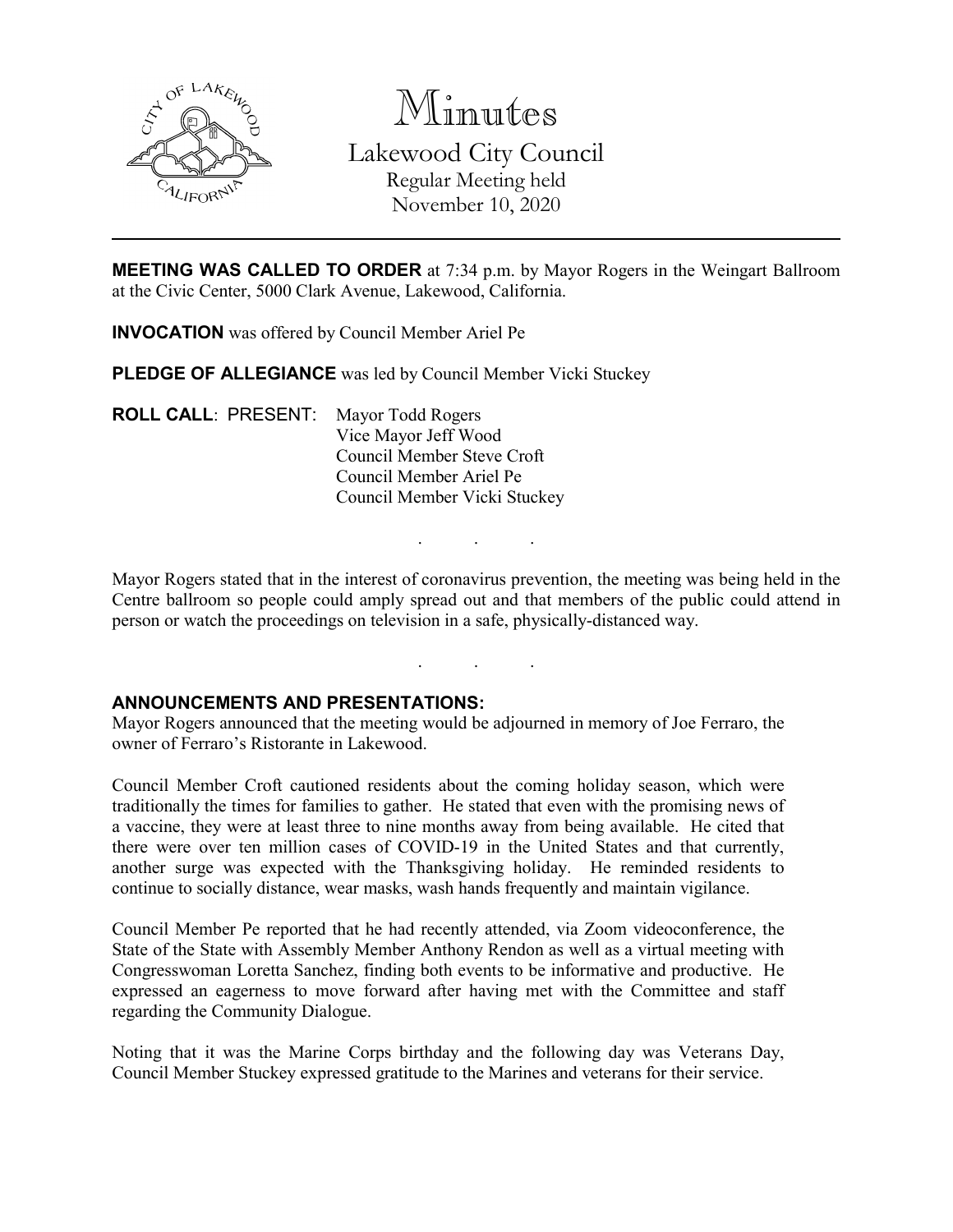# **ANNOUNCEMENTS AND PRESENTATIONS:** - Continued

Vice Mayor Wood acknowledged the birthday of Deputy City Manager Paolo Beltran. He also shared his appreciation for the ability to maintain discourse with colleagues from other cities and handling regional issues via videoconferencing through Zoom during the Executive Committee meeting with Contract Cities Association.

Mayor Rogers stated that Veteran's Day was a time to reflect especially in a community like Lakewood, which was founded by veterans of World War II and the Korean War. He acknowledged World War II veteran and D-Day survivor, Sam Sachs, as well as the many others who served in uniform, including Mayor Rogers' father, Thomas Edward Rogers, who served a career in the Navy. He thanked all service members, past and present, who were serving and had served the country.

The Mayor also spoke of the current phase of the COVID-19 restrictions and the effects they had on businesses. He remarked on the information coming from the County that continued to be inconsistent, ambiguous and nebulous citing as an example the varying degrees of the State and County restrictions. He observed that there was insufficient information regarding the results of contact tracing and confusion over public health guidelines. He requested that staff seek clarification and to ascertain the scientific data. Mayor Rogers suggested that the issue be brought back to the Economic Development Committee for consideration as the pandemic and its resulting restriction impacted local businesses.

Vice Mayor Wood concurred with the Mayor's statements and added the suggestion of seeking more grant opportunities to support the businesses who were suffering and to help them transition to some of the new ways that they could do business.

Mayor Rogers introduced Lakewood resident Maria Jimenez, who served as a Donate Life-One Legacy ambassador in the community and CEO of One Legacy, Tom Mone. Mr. Mone addressed the City Council by extending thanks for their support through the years of organ, eye and tissue donation and all of the life-saving good that it brings to communities and the healing it brings to donor families. He noted that although there would be no upcoming parade, a virtual unveiling of the 2021 Donate Life Rose Parade installation had been prepared and a two hour broadcast on New Year's Day would feature highlights from prior years, some current year activities and presentations. Ms. Jimenez, whose son, Adrian, had been a donor, expressed gratitude to the City Council for their continued support.

The Mayor recognized former Mayor and Council Member Joe Esquivel, who was in attendance. Mayor Rogers reported that the City had held a COVID-safe car parade for retired Council Member Diane DuBois on October 17th.

Vice Mayor Wood stated his admiration for Council Member DuBois over her years of service representing Lakewood in the larger regional organizations playing an important role in cooperative planning in the area and in dedicating resources and services to residents. He highlighted a few of the organizations on which she served, such as regional representative on the Board of Directors of the L.A. County Metropolitan Transportation Authority and the Gateway Cities Council of Governments.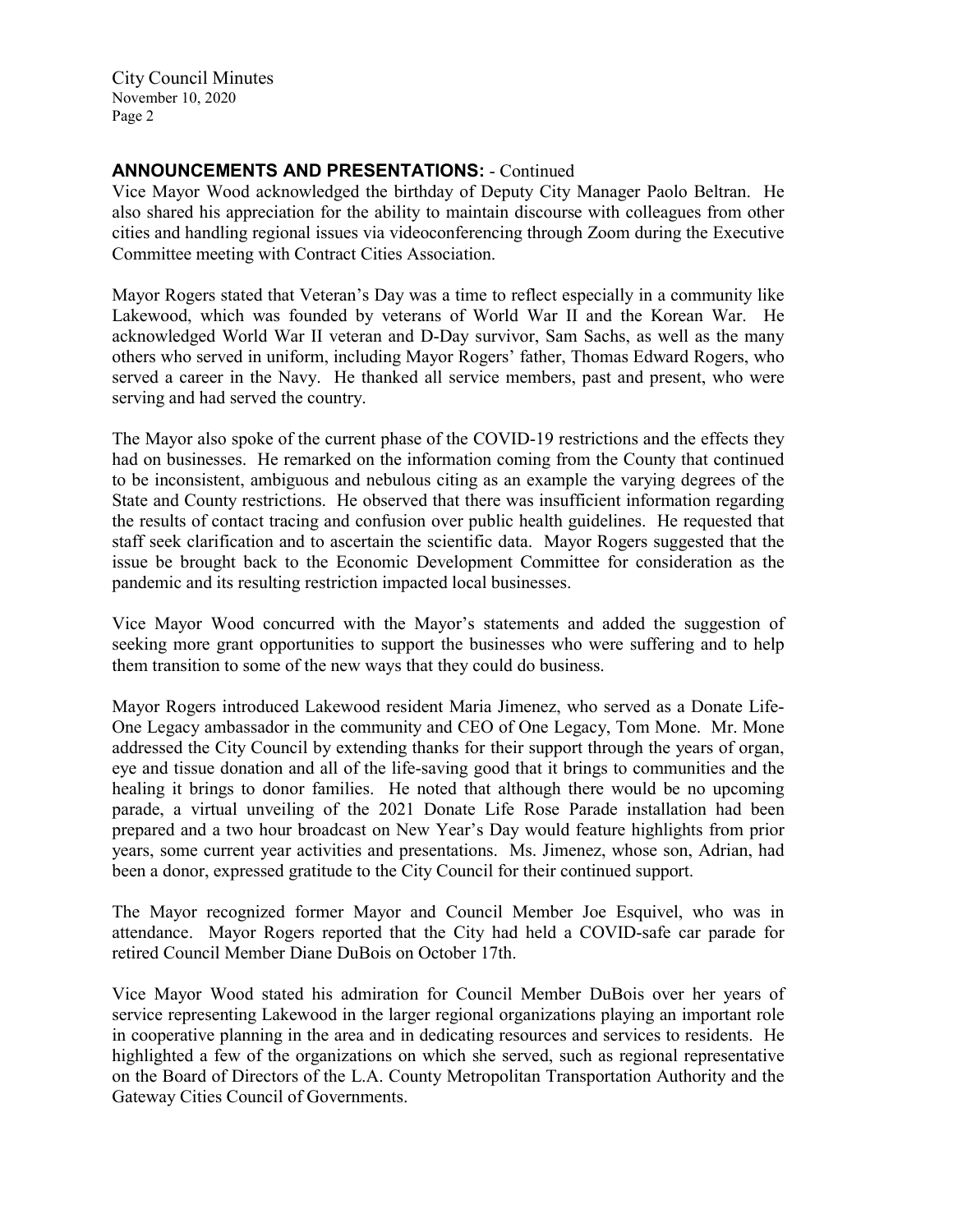# **ANNOUNCEMENTS AND PRESENTATIONS:** - Continued

Council Member Stuckey remarked on Council Member DuBois' 28-year service on the Planning and Environment Commission and then joining the City Council for fifteen years. She stated that it had been an honor to follow in Council Member DuBois' footsteps and on having enjoyed their volunteering together on the board of the Lakewood Regional Medical Center.

Council Member Pe thanked Council Member DuBois for showing him the importance of being active, engaged and involved in the community. He expressed gratitude for her mentorship and lasting friendship.

Council Member Croft restated that Council Member DuBois' time on the Planning and Environment Commission combined with her service on the City Council totaled 43 years of official service. He conveyed his gratitude for her friendship and willingness to help others. He introduced the video tribute to Council Member DuBois, which was produced by Lakewood's award-winning CityTV crew.

City Manager Thaddeus McCormack echoed the comments from the City Council and stated that it had been an honor and privilege to work with and learn from Council Member DuBois.

Steve Skolnik, City Attorney's Office, described Council Member DuBois as a role model on serving as a member of the City Council and wished her well.

Mayor Rogers expressed thanks to Council Member DuBois on behalf of all the residents and the City Council for her time, energy and love that she gave to the community. He invited her to come to the dais and presented her with a gift and a framed piece of art that played on the "I Love Lakewood" theme which had been part of her mayoral term a few years earlier but had been aptly changed to read, "Lakewood Loves Diane."

Public Works Director Lisa Rapp presented Council Member DuBois with a personalized Lakewood street name sign.

Council Member DuBois reflected on how special Lakewood had been for her and she asserted that it had been a privilege to live and work in a community that cared for its residents in such a special and welcoming way.

Mayor Rogers explained that Lakewood's budget had traditionally been balanced in its focus with almost equal spending on recreation and community services, public works and public safety. He added that in different years, different budget areas received a particular emphasis, such as when Lakewood focused attention on repaving every street and modernizing park playgrounds. He reported that one area of increased spending this year was the hiring of additional civilian public safety staff and expanded community engagement through meetings with Sheriff's personnel, Neighborhood Watch, revamping school safety and crime prevention programs, and providing support services that freed up Deputy Sheriffs to spend more time on patrol and answering calls for service. He stated that the civilian staff would play an important and well-timed role in strengthening Lakewood's traditionally good community/public safety relations.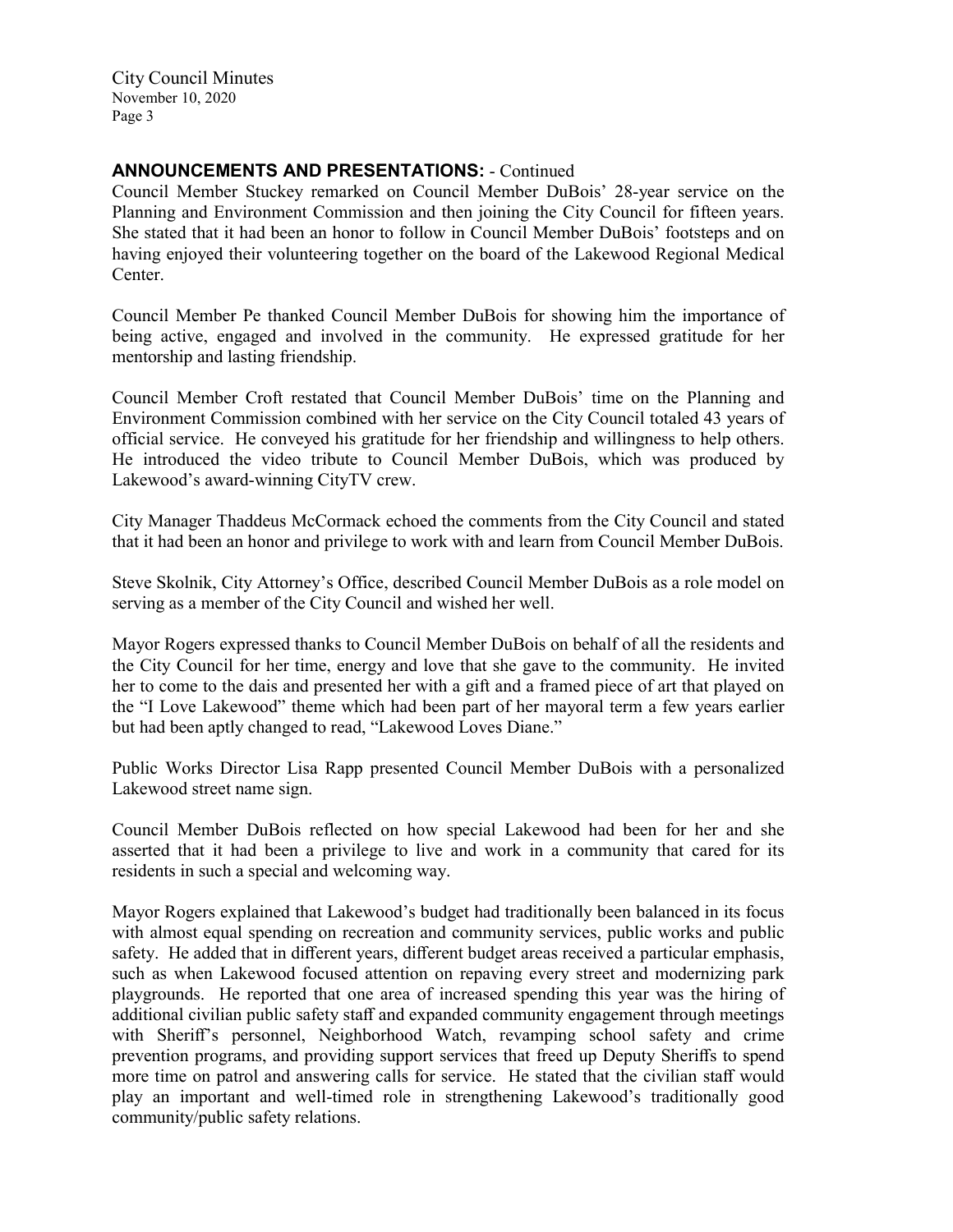### **ANNOUNCEMENTS AND PRESENTATIONS:** - Continued

Joshua Yordt, Director of Public Safety, introduced the most recent additions to the Public Safety staff, which included Public Safety Supervisor Cassidy Roman; Community Safety Officers Saul Silva, Edgar Montelongo, Joseph Alvarado, and Norma Pena; Administrative Secretary Elizabeth Loera; and Support Services Clerks Yvonne Galan and Valerie Vaca, who were in attendance.

Mayor Rogers thanked Lakewood residents for their approval of Measure L, which made possible the hiring of additional staff.

#### **ROUTINE ITEMS:**

VICE MAYOR WOOD MOVED AND COUNCIL MEMBER STUCKEY SECONDED TO APPROVE ROUTINE ITEMS 1 THROUGH 14.

. . .

- RI-1 Approval of Minutes of the Meeting held June 23, 2020
- RI-2 Approval of Personnel Transactions
- RI-3 Approval of Registers of Demands
- RI-4 Report of City Council Committees' Activities
- RI-5 Approval of Monthly Report of Investment Transactions October 2020
- RI-6 RESOLUTION NO. 2020-58; A RESOLUTION OF THE CITY COUNCIL OF THE CITY OF LAKEWOOD EXTENDING A LOCAL EMERGENCY DUE TO THE COVID-19 VIRUS
- RI-7 Approval of Purchase of 2021 Chevrolet Silverado C3500 Regular Cab with Dump Body
- RI-8 Approval of Refresh Youth Center Rental Agreement for Offices at Burns Community **Center**
- RI-9 Approval of Appropriation for Facilities Maintenance Annual Projects
- RI-10 RESOLUTION NO. 2020-59; A RESOLUTION OF THE CITY COUNCIL OF THE CITY OF LAKEWOOD ESTABLISHING DISABLED PERSON DESIGNATED PARKING ON THE WEST SIDE OF ADENMOOR AVENUE WITHIN THE CITY OF LAKEWOOD
- RI-11 Approval of Water Rate Study Agreement with Raftelis Financial Consultants, Inc.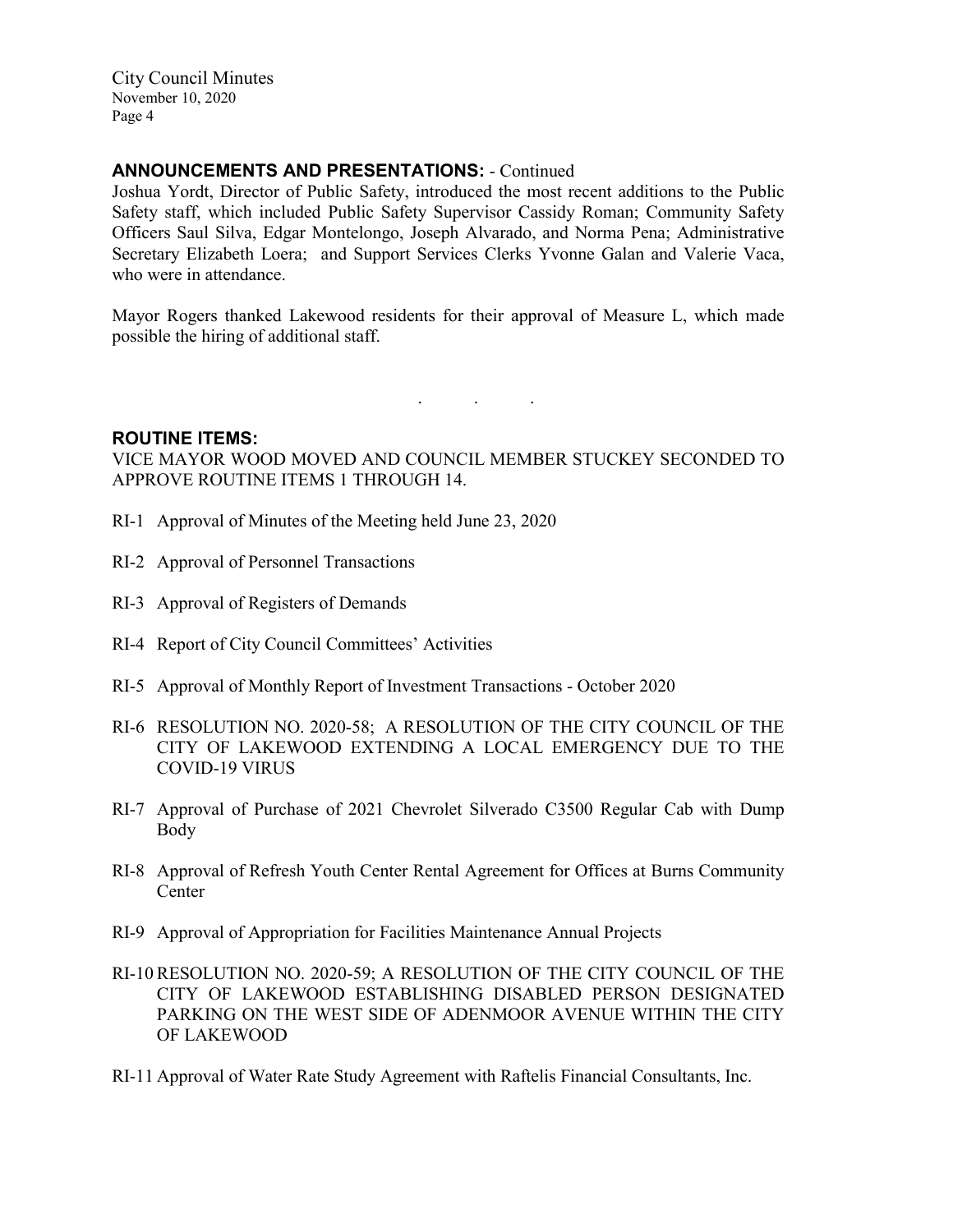#### **ROUTINE ITEMS:** - Continued

- RI-12 Approval of Amendment to Agreement for Catered Events at Monte Verde Park with TGIS Catering Services, Inc.
- RI-13 RESOLUTION NO. 2020-60; A RESOLUTION OF THE CITY COUNCIL OF THE CITY OF LAKEWOOD ADDING A JOB CLASSIFICATION AND AMENDING EXISTING PAY RATE IN ATTACHMENT B OF RESOLUTION NO. 2020-15
- RI-14 Approval of Amendment to Environmental Services Agreement with Ocean Blue Environmental Services, Inc.

UPON ROLL CALL VOTE, THE MOTION WAS APPROVED:

AYES: COUNCIL MEMBERS: Croft, Wood, Pe, Stuckey and Rogers NAYS: COUNCIL MEMBERS: None

# **1.1 • COMMUNITY DEVELOPMENT BLOCK GRANT (CDBG) PROGRAM ACTION PLAN AMENDMENT**

. . .

Abel Avalos, Director of Community Development, displayed slides and stated that in response to the coronavirus pandemic, the U.S. Department of Housing and Urban Development ("HUD") announced the Coronavirus Aid, Relief and Economic Recovery Act ("CARES Act") which made available supplemental CDBG funding ("CDBG-CV") to entitlement communities to prevent, prepare for, and respond to coronavirus. On April 28, 2020, the City Council approved a CDBG-CV allocation of \$289,937. After spending the funds on various approved activities, there were \$32,323 that would need to be reallocated. Under the direction of HUD, an entitlement city was required to submit a Substantial Amendment of the FY 2020-2024 Consolidated Plan if it planned on reallocating funds or changing activities. This proposed amendment would reallocate funding from certain activities to others. He provided a breakdown of staff's recommendation on the reallocation of those funds to nonprofits which relied on donations in large part to provide their services. He added that the citizen participant process for the amendments had been streamlined. He concluded by stating that staff recommended that the City Council conduct a public hearing to receive comments on the proposed Consolidated Plan Substantial Amendment and following the public hearing, approve the FY 2020-2024 Consolidated Plan Substantial Amendment No. 2, and authorize the City Manager to direct staff to submit to HUD the approved Consolidated Plan Substantial Amendment No. 2 along with the required CDBG certifications.

Council Member Croft commented that while the funding sources for the nonprofits had been negatively impacted, the demand on their services increased significantly due to COVID-19, therefore, he was in favor of the reallocation.

In response to Vice Mayor Wood's inquiry regarding sharing information with the public on the expenditure of such funds, Mr. Avalos stated that annual reports were provided to HUD showing statistics about the types of individuals or households that received and benefited from such funds.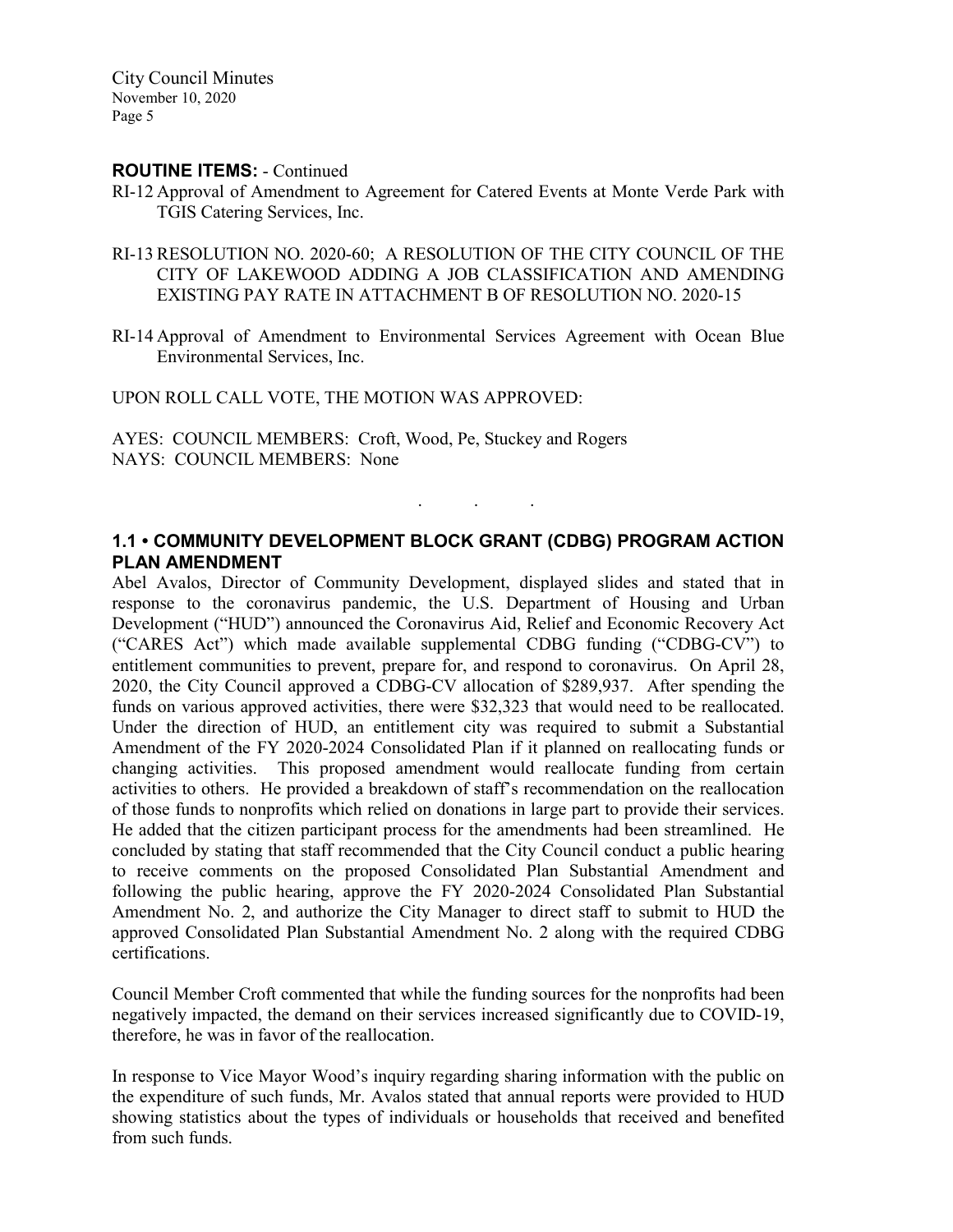# **1.1 • CDBG PROGRAM ACTION PLAN AMENDMENT** - Continued

Vice Mayor Wood suggested that the manner in which businesses had benefited from the grant funds and actions the City had taken to help the community as a result of the funding be highlighted.

Mayor Rogers opened the public hearing at 8:44 p.m. and called for anyone in the audience wishing to address the City Council on this matter. There was no response.

COUNCIL MEMBER CROFT MOVED AND COUNCIL MEMBER PE SECONDED TO APPROVE STAFF'S RECOMMENDATIONS. UPON ROLL CALL VOTE, THE MOTION WAS APPROVED:

AYES: COUNCIL MEMBERS: Croft, Wood, Pe, Stuckey and Rogers NAYS: COUNCIL MEMBERS: None

### **1.2 • INTRODUCTION OF ORDINANCE NO. 2020-6; AMENDING SECTIONS IN ARTICLE IV OF THE LAKEWOOD MUNICIPAL CODE REGARDING PARKWAYS AND ENCROACHMENTS IN THE PUBLIC RIGHT OF WAY**

. . .

Lisa Rapp, Director of Public Works, made a presentation based on the memo in the agenda and stated that the proposed ordinance would clarify several sections of the Lakewood Municipal Code related to the use and maintenance of the public right of way and included the types of landscape and features that may be installed in the parkway, which was the area between the curb and the sidewalk. She explained that while adding the opportunity to install artificial turf in the parkway, the ordinance specified certain plant materials that could pose a risk of injury to the public would not be allowed. She added that the ordinance clarified that rented storage containers and heavy equipment could not be stored in the street. Ms. Rapp noted that the City Council reviewed the proposed changes during two separate study sessions, and that staff had worked with the City Attorney on the language included in the ordinance. She concluded by stating that staff recommended that the City Council hold a public hearing and introduce Ordinance No. 2020-6.

Mayor Rogers opened the public hearing at 8:46 p.m. and called for anyone in the audience wishing to address the City Council on this matter. There was no response.

ORDINANCE NO. 2020-6; AN ORDINANCE OF THE CITY COUNCIL OF THE CITY OF LAKEWOOD AMENDING SECTIONS IN ARTICLE IV OF THE LAKEWOOD MUNICIPAL CODE REGARDING PARKWAYS AND ENCROACHMENTS IN THE PUBLIC RIGHT OF WAY was read by title by the City Clerk.

Mayor Rogers commented that the ordinance had not been designed to place excessive burdens on residents or undo beautification projects that had taken place. He explained that there were some unsafe conditions and potential liability issues for the City as well as for homeowners from some modifications that had been made in parkways. He noted that the City Council did not take this action lightly; however, some language in the Municipal Code required clarification relative to maintaining public safety within the community.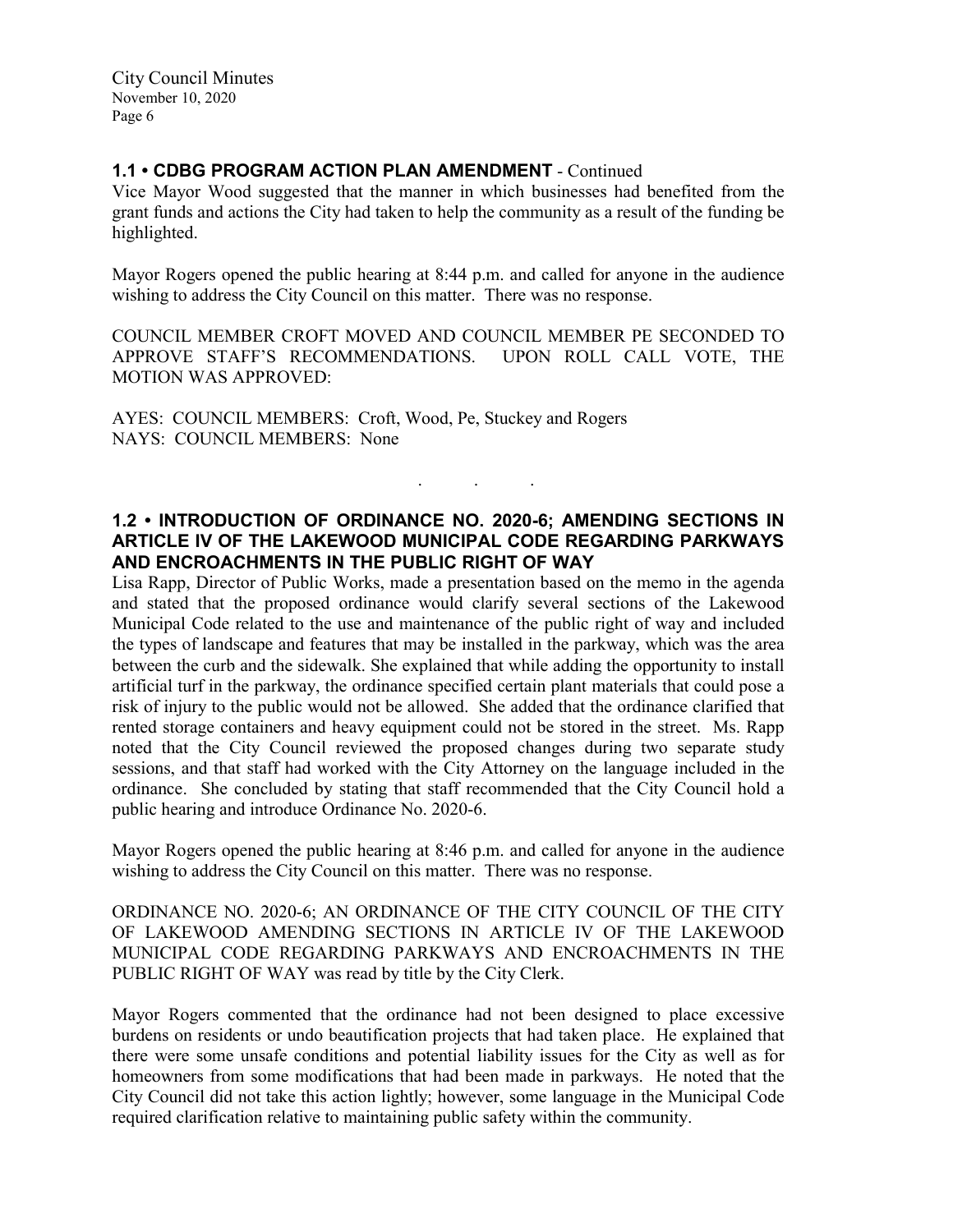# **1.2 • ORDINANCE REGARDING PARKWAYS AND ENCROACHMENTS IN THE PUBLIC RIGHT OF WAY** - Continued

VICE MAYOR WOOD MOVED AND COUNCIL MEMBER STUCKEY SECONDED TO WAIVE FURTHER READING AND INTRODUCE ORDINANCE NO. 2020-6. UPON ROLL CALL VOTE, THE MOTION WAS APPROVED:

AYES: COUNCIL MEMBERS: Croft, Wood, Pe, Stuckey and Rogers NAYS: COUNCIL MEMBERS: None

### **3.1 • PROFESSIONAL SERVICES AGREEMENT (PSA) FOR DESIGN AND ENGINEERING SERVICES FOR WELL 13A TREATMENT PLANT PROJECT**

. . .

Jason Wen, Director of Water Resources, made a presentation based on the memo in the agenda and reported that Well 13A had been removed from service in March due to increased arsenic concentrations. He stated that treatment of the system was required to bring the well back into service. A pilot study was conducted in July 2020 and it had been determined that removal of the arsenic was feasible. He explained that a Request for Proposal for design and engineering services was issued on October 7, 2020, with one qualified bid received from Murraysmith, Inc. at a bid price of \$281,050, which was much higher than the City estimated, and the proposed schedule a lot longer than expected. He added that staff immediately began to look for ways to lower costs related to the bid and had been able to negotiate prices on certain portions of the proposal and modify the scope of work to arrive at a more manageable bid price of \$155,000. Dr. Wen noted that the Water Resources Committee had reviewed and approved the recommendation at a recent meeting. It was staff's recommendation that the City Council appropriate \$170,000, which included a 9.7% contingency, in Water Reserve Funds for Well 13A Treatment Plant Project; award a Professional Services Agreement in an amount not to exceed \$155,000 to Murraysmith, Inc. of Portland, Oregon, for design and engineering services for Well 13A Treatment Plant Project; and authorize the Mayor to sign the contract in a form approved by the City Attorney.

Council Member Croft, as a member of the City Council Water Committee, extended thanks to staff for reviewing the bid and seeking ways of bringing costs down. He reminded everyone that arsenic was a naturally occurring mineral in the ground and sometimes appeared in ground water necessitating treatment.

COUNCIL MEMBER CROFT MOVED AND COUNCIL MEMBER STUCKEY SECONDED TO APPROVE STAFF'S RECOMMENDATIONS. UPON ROLL CALL VOTE, THE MOTION WAS APPROVED:

AYES: COUNCIL MEMBERS: Croft, Wood, Pe, Stuckey and Rogers NAYS: COUNCIL MEMBERS: None

. . .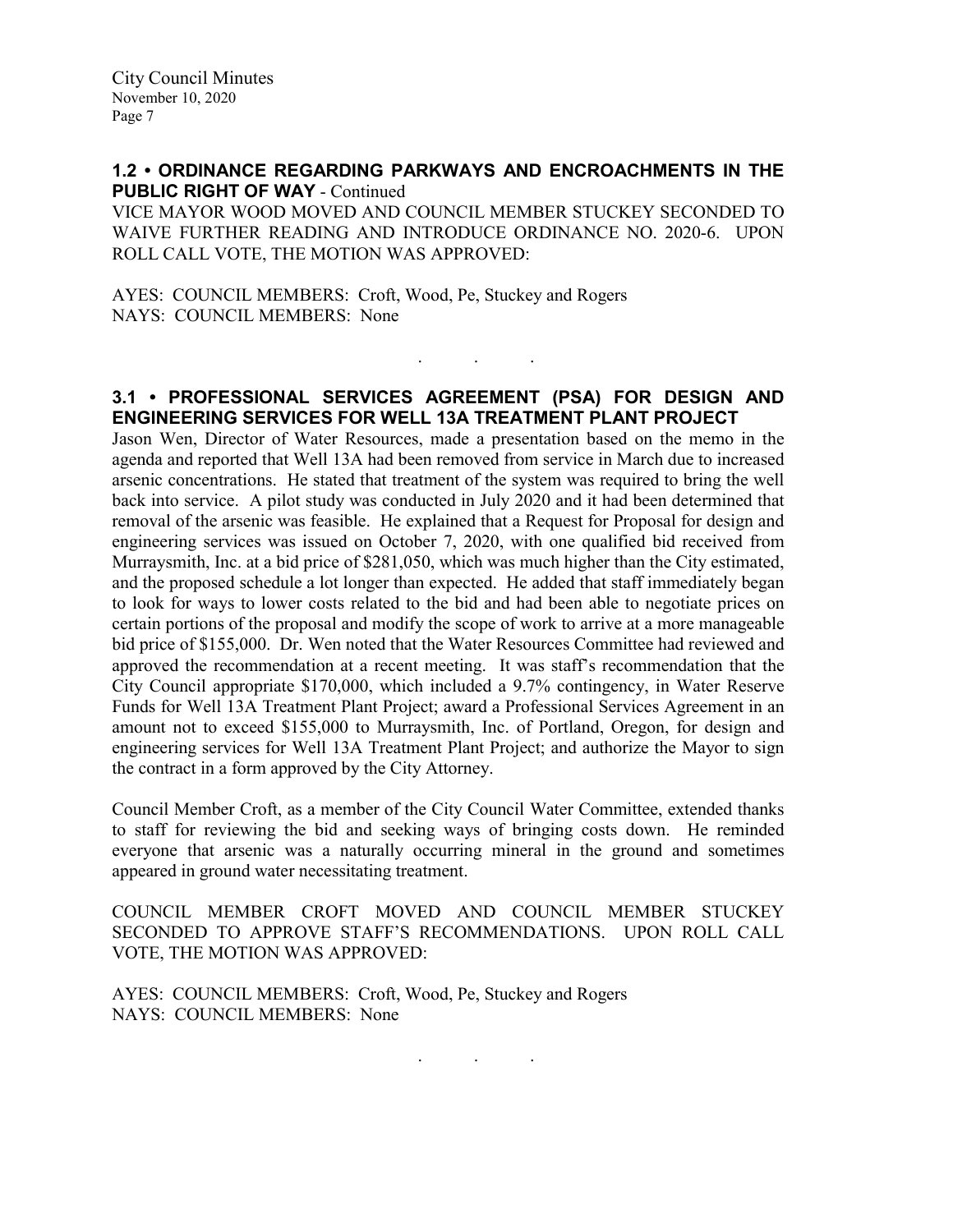### **3.2 • REPORT ON COMMUNITY DIALOGUE**

City Manager Thaddeus McCormack reported that in terms of the Town Hall and Community Dialogue process, feedback had been received from over 150 residents directly and from hundreds of other residents who were part of nine religious congregations who took part in the Weekend of Dialogue on racial equity issues in late September. Staff had compiled hundreds of individual comments and recommendations into common themes, and were currently in the process of discussing them with the Council committees overseeing the work. He stated that the plan was that after the Council committees and full Council reviewed the comments and made initial recommendations for action, the proposed actions would be presented to the community for feedback. He noted that the time frame had been impacted by COVID-19 in that public input had been virtual by necessity and that many of the ideas put forth were better suited for a post-COVID world. He assured that staff had been working diligently on the issues which remained a high priority for the City and added that residents could still offer written comments at lakewoodcity.org/CommunityDialogue as well as also being able to request a "home visit" to discuss racial equity issues with a Council Member, along with a Lakewood religious community leader if they would like. He notified the City Council and the community that the City would be joining the Government Alliance on Race and Equity (GARE), a national network of government working to achieve racial equity and advance opportunities for all. As a member, the City of Lakewood would have access to online resources and content including monthly membership connections, working groups, rapid response content, and other benefits. The network included local and regional government jurisdictions across the country. He provided an update on the Mayor's Pledge to conduct a community review of the Use of Force policy of the Los Angeles County Sheriff's Department and that at the direction of the Public Safety Committee, which was composed of Mayor Rogers and Vice Mayor Wood, the community review process had been opened on October 19th and remained open until November 9th. He reported that a total 61 reviews and comments had been received and that the Public Safety Committee would be reviewing the comments received making recommendations to the City Council and then taking those recommendations to the community for their final review prior to sending the final feedback to the Sheriff's Department. He explained that this had been in keeping with the nationwide Mayor's Pledge that Mayor Rogers had signed earlier in the summer.

Mayor Rogers stated that he recently had signed a proclamation on behalf of the City Council, joining with the County of Los Angeles and sister cities, to declare the week of November 30th as Lakewood United Against Hate Week and that the proclamation would symbolize the City's dedication to preventing and opposing hate and intolerance in all its forms, to discussing the important issues related to racial equity and to making Lakewood the safest and most welcoming community.

Council Member Pe added that the Ad Hoc Community Dialogue Committee had met and he wanted to inform the City Council as well as the community that the comments received would be noted, logged and evaluated.

Council Member Croft thanked the residents who participated in the Community Dialogue meetings and expressed appreciation for their having stepped forward to share their experiences.